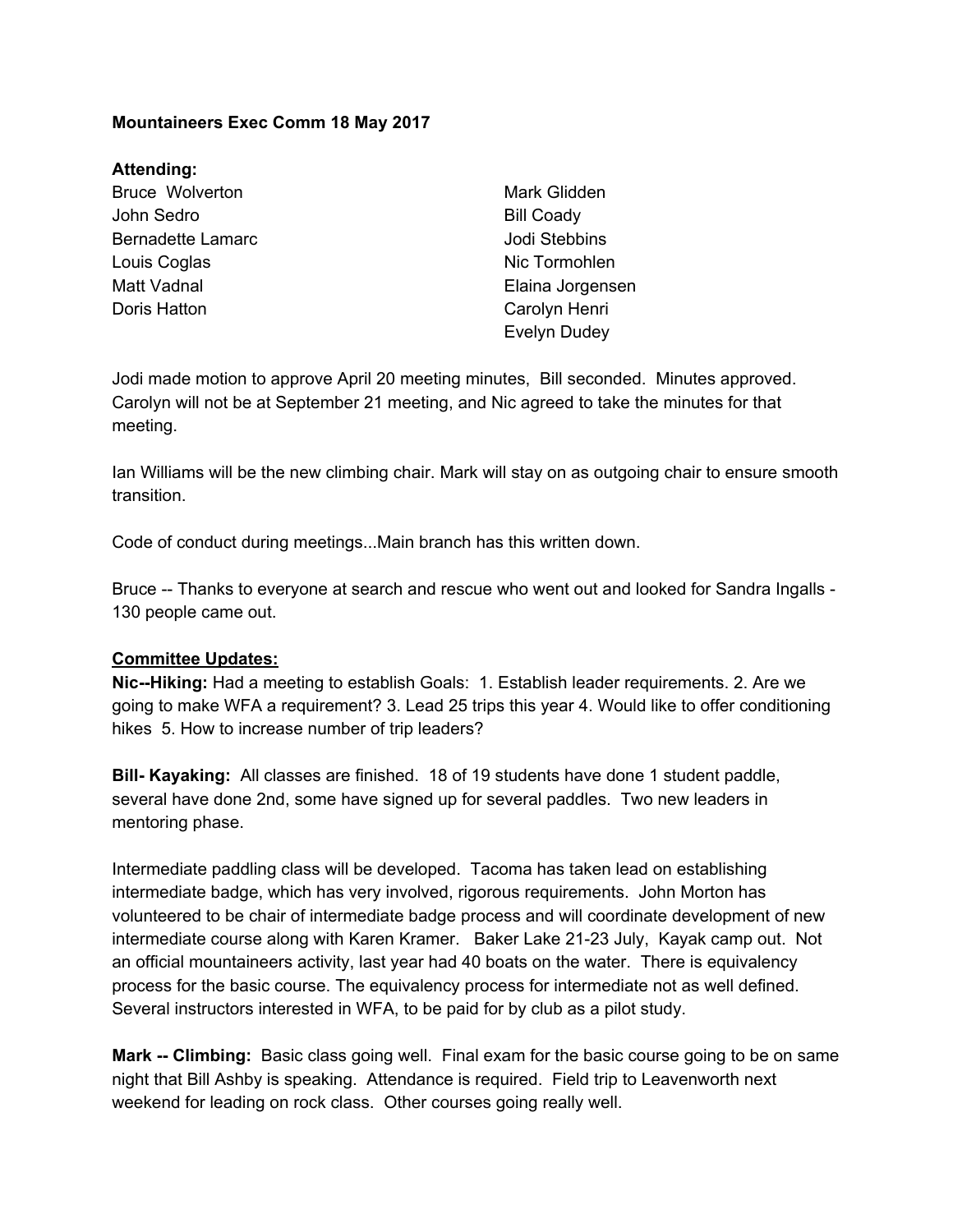**Doris-- Membership:**- Nothing new. Don't have regular meetings.

**Matt -- Nordic & Director**- Nordic report: 26 enrolled, 17 completed requirements. Good feedback about the course. Dates for next year's course have been chosen, decided to keep course fees the same (\$95). Decided which instructors to invite back.

Directors report: Meet every 2 months. Had a retreat in March. In Nov the directors group meets at Stevens Pass lodge. Coming up: New strategic plan through 2022. Will have town halls to get input. Timeline is to have a draft by Nov 2017 and have the plan approved by March 2018. Elaina is on the Vision 2022 committee. Issues discussed at March meeting: Who should our audience be? Answer: Current and emerging outdoor enthusiasts in PNW. Youth activities: Should we ramp up youth activities here in Everett? Toddler space at Seattle club house? No. Friction slabs are currently being built at program center, after some contractor issues delayed the project.

Death of a volunteer logger in Kitsap last fall. Reminder to make sure our volunteers are insured. If it's a regularly scheduled activity and you're a leader, you only have liability coverage. This Sunday there will be a tribute to Mary Anderson. Bill Ashby, Mountaineers COO, will be at Mountaineers membership meeting here in Everett on June 7.

Matt will try to convert the governance manual to an editable PDF.

**John Sedro--Scrambling:** 35 students, 2 students dropped, 2 postponed. Hardest part is getting WFA requirement done - classes fill up too fast. Struggling to get leaders to lead hikes; there's a small pool of people that volunteer across activity groups.

**Louie - LOTM:** No more hours since last month's report. Had one meeting last month. Had to cancel trail maintenance leadership course due to several people having to drop out.

Pilchuck road gate is open now. Will Repair and replace shutters and doors on Pilchuck Lookout. Louie requests people send him any reports they see about Pilchuck trail conditions.

National Trails Day event on June 3. Funeral Ladies in Darrington will provide food -- Meet at Darrington Ranger Station, send out crews, back to Darrington rodeo for feed. Two other groups will join for event: WCC and Bike Alliance group out of Bellingham, and Cascade Climbing Gym in Everett.

Three Fingers: Still snowing. Plan is in June to go up and check trail out, then plan work parties to get trail open.

**Bernadette:** Potluck will be August 2nd. Do not have monthly meetings. Discussion: Banff Film Festival: Can we get it here? Everett Historic Theater had it last year. Program Center said